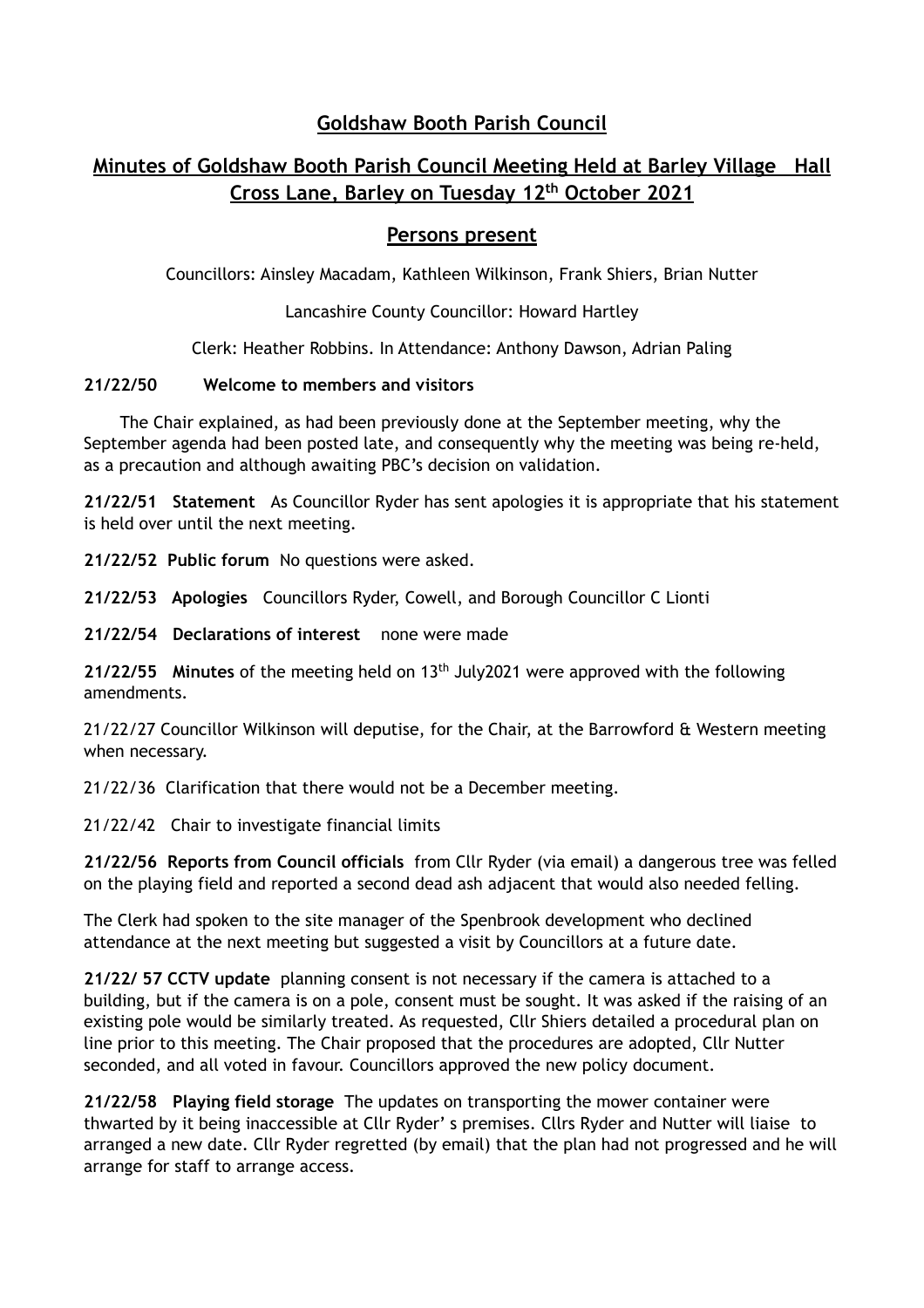**21/22/59 Risk assessments** The risk assessment format was provided on-line and would be updated regularly. Cllrs approved the format of the assessment.

**21/22/60 Review of asset register** Cllr Wilkinson is most familiar with the asset register and will check that it has been correctly updated. A report is deferred until the next meeting.

**21/22/61 B & W capital fund award** Discussion re the play area project which incorporates clearing and building steps on Sparable lane resulted in an agreement to apply to the Section 106 fund for the shortfall. The Chair having spoken to Tom Partridge explained that we need to commit to the project or risk losing the £5,000 that has been allocated. This amount along with the 2 x £3,500 from B & W will mean applying for £4,909 in line with the quote. Cllr Shiers proposed and Cllr Nutter seconded and all approved.

Cllr Shiers suggests Pendle Borough Council should be taken to task re 'closed shop' with respect to contractors. Chair explained this had already been done and a PBC representative acknowledged the situation was less than ideal but due to staff shortages it was currently unavoidable. The improvement of Sparable Lane will allow dog owners another route when the ban is in place.

**21/22/62 Spen Brook Mill update** A 'near miss' incident was reported by a local resident involving a tipper truck which could potentially have been dangerous. The site manager was extremely concerned and investigated the matter fully before reporting back to the Chair. He gave his assurance that the sub-contractor involved had been taken to task and that it wouldn't happen again.

**21/22/63 Queens Jubilee celebration** Cllr Wilkinson updated the council on plans. The original plan to hold the event on June  $4<sup>th</sup>$  may be reconsidered as there is a local wedding on the day. Feedback awaited. Projects were allocated to various individuals and the next meeting is Oct 27<sup>th</sup>. Cllr Wilkinson said all was on track.

#### **21/22/64 Planning application**

Ref: 21/0736/TCA: No objection re felling of conifers at Dene Cottage. It was felt this was better decided by Lee Johnson of PBC.

Ref 21/0617FUL: The application by Ruth Nutter is for Minutes only as consultation period has ended. 3 councillors had stated a declaration of interest (Cllr. Wilkinson, Cllr. Nutter and Cllr. Macadam).

Ref: 21/0750/VAR - The application for variation on original plans at Moss End was considered before the deadline of 6/10/21. There were no further objections than on the original application which had already been approved by PBC.

**21/22/65 Section 106 monies** As discussed in a previous meeting, it became clear that it is the top play area that residents want to improve/refurbish. The Chair met with a rep from Sovereign who said each play item could be assessed individually for suitability and replaced as necessary. The Chair is meeting with another company on Oct 14<sup>th</sup> to provide a quote. Quotes will be submitted to the Council at the next meeting.

Also see item 21/22/60.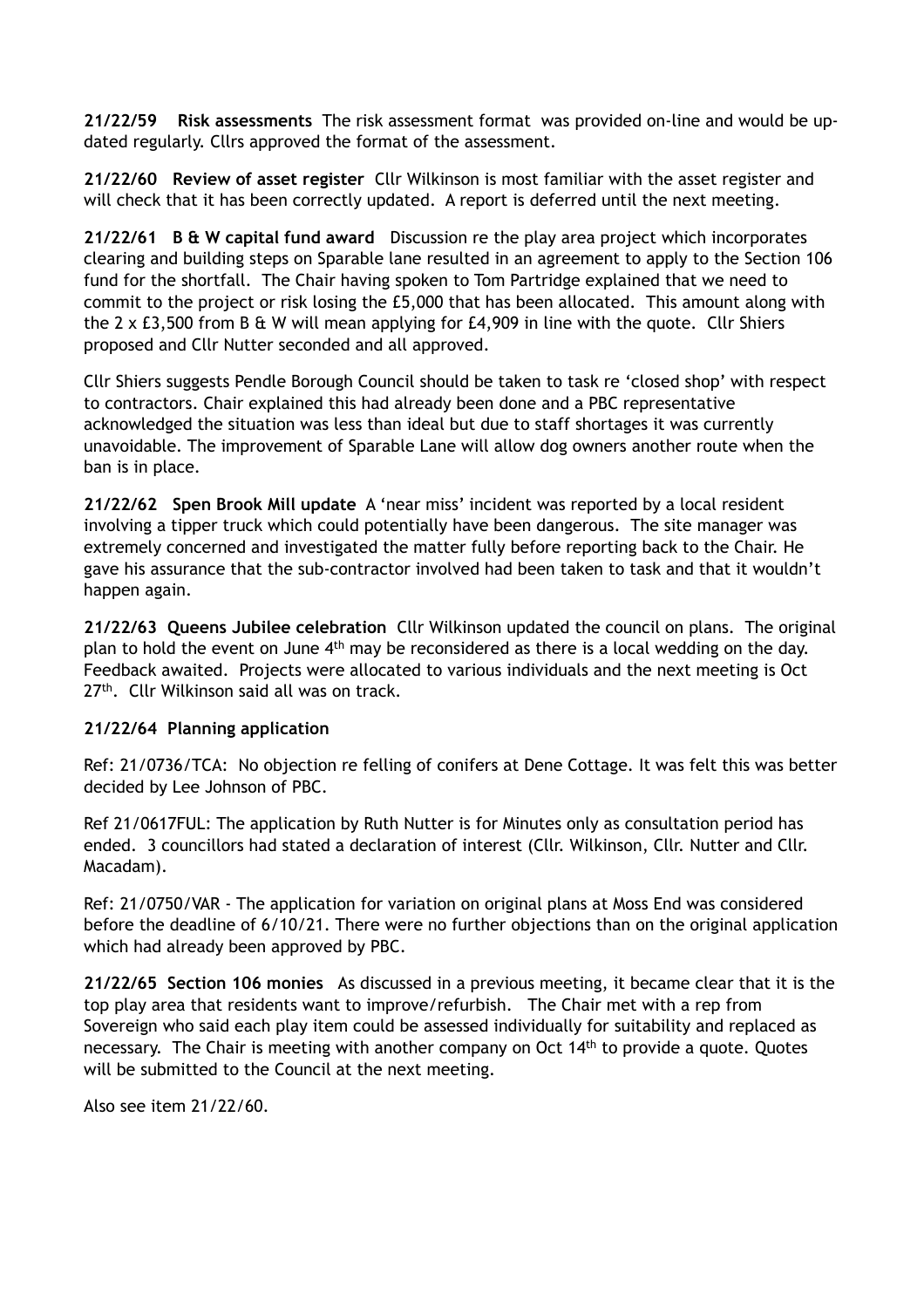#### **21/22/66 Parish maintenance**

The present gardener's invoices will be available at the next meeting to assess if we are making the most effective use of the budget. A resident in the village has shown an interest in tendering.

Quotes need to be obtained re repairs or replacement of boskins. Cllr Nutter said repairs must be cost effective long term. The Chair suggested a bench could replace the boskins. Cllr Nutter will ask Cameron Hill to look at the boskins to see what is possible.

Cllr Ryder received a quote for one-off grass cutting by Lathams at £35 per hour (expected to take approx. 3 hours). Cllr Shiers proposed acceptance of this quote, seconded by Cllr Nutter and agreed by all.

The Chair said that, for whatever reason, the current mowing solution didn't appear to be working and the situation should be reviewed at the next meeting. It should be decided whether having a mower to be used by residents is the best solution or should the mower be sold and the work contracted out. In preparation for this discussion the Chair informed that she had contacted Balmer's Garden Machinery for an approximate valuation. The serial number and number of hours the mower had been used are necessary to determine an accurate valuation. Cllr Shiers proposed that we gather the valuation and evidence but take the winter to make the decision. This was seconded by Cllr Nutter and agreed by all.

An independent inspection was carried out on the top play area and passed with recommendations. Play items deemed low risk can remain; tape has been wrapped around the monkey bars where hazardous. The lower play area requires rotten posts replacing or repairing. Cllr Nutter has previously volunteered to remove the rotten posts.

**21/22/67 Financial transactions** Cllr Wilkinson clarified that the Public Right Of Way fund allocated by PBC should be allocated against the gardener's relevant invoices. The Clerk is receiving guidance from the previous Clerk on this matter.

**21/22/68 Anonymous donation** This is in abeyance for the present as interest rates are very low and best for long term investments.

**21/22/69 GBPC Facebook page** The new Facebook page is up and running and thought to be successful. Anthony Dawson commented that it was a positive forum managed by the Council and therefore comments are more reserved.

**21/22/70 Parish community events** Anthony Dawson requested permission to organise a community bonfire on Parish Council land (the top playing field) on Saturday Nov 6th. The Chair pointed out that to ask permission to organise an event meant that AD was taking responsibility for it, this was agreed. Cllr Shiers had assessed the matter from the PC's point of view and raised the following points with AD; question of parking, first aid, expected numbers of attendance, no permission for fireworks, whether food or drink would be for sale, and returning the site to its previous state. AD replied that although it would be publicised on local Facebook pages he only expected about 30 residents so parking not an issue. The Chair volunteered as a First Aider. AD confirmed that he is the responsible point of contact although it will be Jay Gardner on the night. AD agreed there would be no fireworks, or food/drink for sale, and that the site will be returned to its former state. The Chair stated that 2 of the fruit tree saplings would need to be moved to facilitate the bonfire and that a volunteer work party would be arranged to do this.